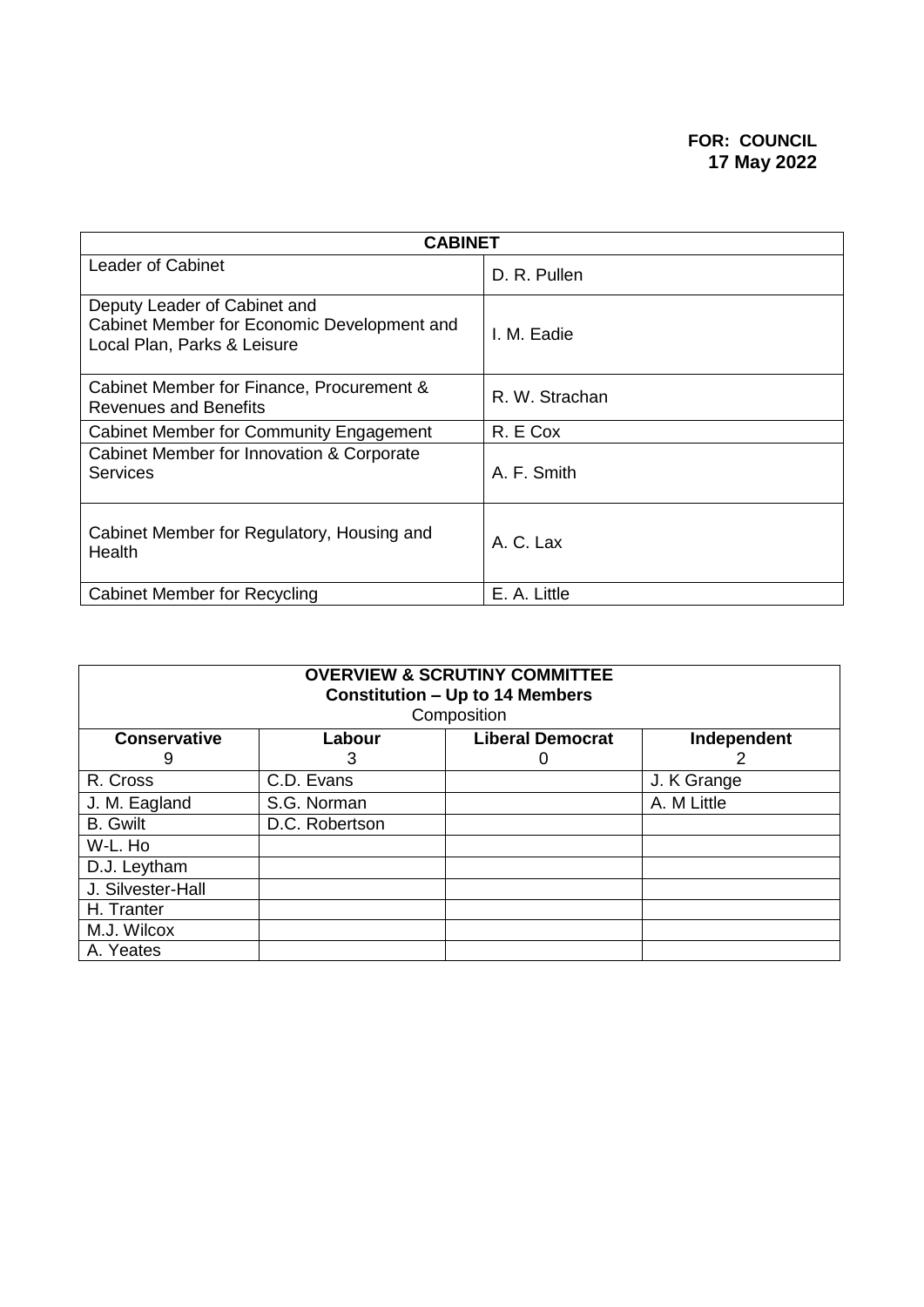| <b>EMPLOYMENT COMMITTEE</b><br><b>Constitution - Up to 10 Members</b> |                    |                         |             |  |
|-----------------------------------------------------------------------|--------------------|-------------------------|-------------|--|
|                                                                       | <b>Composition</b> |                         |             |  |
| <b>Conservative</b>                                                   | Labour             | <b>Liberal Democrat</b> | Independent |  |
|                                                                       |                    |                         |             |  |
| <b>B.</b> Gwilt                                                       | S. W. Banevicius   |                         |             |  |
| T. R. Matthews                                                        | R. J. Birch        |                         |             |  |
| J. A. Parton-Hughes                                                   | D. C. Robertson    |                         |             |  |
| J. P. Powell                                                          |                    |                         |             |  |
| S. J. Tapper                                                          |                    |                         |             |  |
| M. Warfield                                                           |                    |                         |             |  |
| S. E. Wilcox                                                          |                    |                         |             |  |

| <b>PLANNING COMMITTEE</b><br><b>Constitution - Up to 15 Members</b><br><b>Composition</b> |                                                  |              |  |  |  |  |
|-------------------------------------------------------------------------------------------|--------------------------------------------------|--------------|--|--|--|--|
| <b>Conservative</b>                                                                       | <b>Liberal Democrat</b><br>Independent<br>Labour |              |  |  |  |  |
| 11                                                                                        | 3                                                |              |  |  |  |  |
| D. F. Baker                                                                               | J. Anketell                                      | P. W. W. Ray |  |  |  |  |
| S. A. Barnett                                                                             | R. J. Birch                                      |              |  |  |  |  |
| J. Checkland                                                                              | C. D. Evans                                      |              |  |  |  |  |
| D. Cross                                                                                  |                                                  |              |  |  |  |  |
| K. P. Humphreys                                                                           |                                                  |              |  |  |  |  |
| T. Marshall                                                                               |                                                  |              |  |  |  |  |
| T. Matthews                                                                               |                                                  |              |  |  |  |  |
| J. Powell                                                                                 |                                                  |              |  |  |  |  |
| D. F. Salter                                                                              |                                                  |              |  |  |  |  |
| S. J. Tapper                                                                              |                                                  |              |  |  |  |  |
| S. E. Wilcox                                                                              |                                                  |              |  |  |  |  |

| <b>REGULATORY &amp; LICENSING COMMITTEE</b><br><b>Constitution - Up to 13 Members</b> |                    |                         |             |
|---------------------------------------------------------------------------------------|--------------------|-------------------------|-------------|
|                                                                                       | <b>Composition</b> |                         |             |
| <b>Conservative</b>                                                                   | Labour             | <b>Liberal Democrat</b> | Independent |
| 8                                                                                     | 3                  |                         |             |
| S. A. Barnett                                                                         | J. Anketell        | P. W. W. Ray            | A. M Little |
| J. Checkland                                                                          | L. J. Ennis        |                         |             |
| D. Cross                                                                              | C. D. Evans        |                         |             |
| J. M Eagland                                                                          |                    |                         |             |
| D. F. Salter                                                                          |                    |                         |             |
| H. Tranter                                                                            |                    |                         |             |
| M. Warfield                                                                           |                    |                         |             |
| B. W. Yeates                                                                          |                    |                         |             |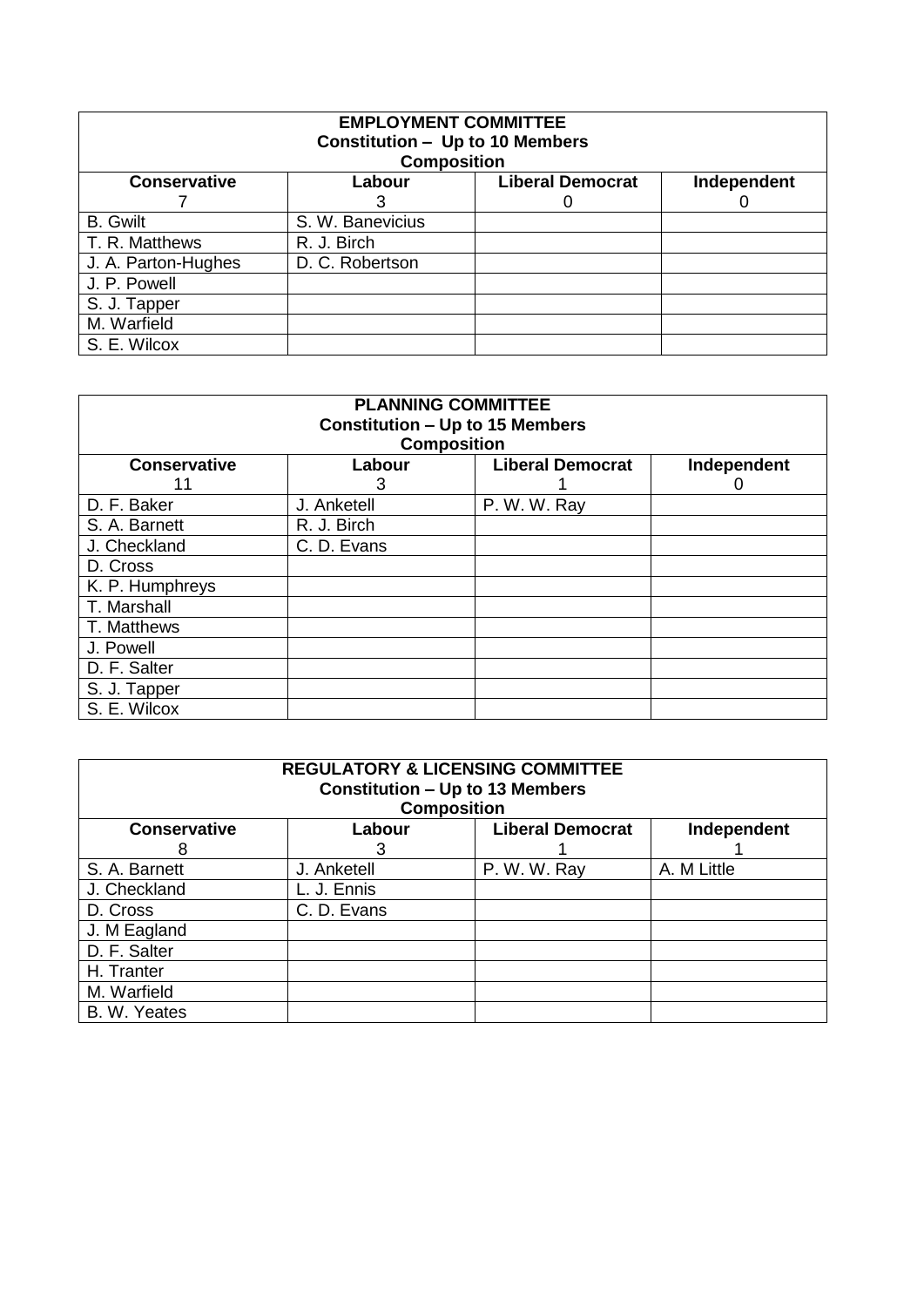| <b>AUDIT AND MEMBER STANDARDS COMMITTEE</b><br><b>Constitution - Up to 9 Members</b> |                 |                    |             |
|--------------------------------------------------------------------------------------|-----------------|--------------------|-------------|
|                                                                                      |                 | <b>Composition</b> |             |
| <b>Conservative</b><br><b>Liberal Democrat</b><br>Labour<br>Independent              |                 |                    |             |
| 6                                                                                    |                 |                    |             |
| R. Cross                                                                             | S. G Norman     |                    | J. K Grange |
| W-L Ho                                                                               | D. C. Robertson |                    |             |
| J. Silvester-Hall                                                                    |                 |                    |             |
| C J. Spruce                                                                          |                 |                    |             |
| A. G. White                                                                          |                 |                    |             |
| M.J. Wilcox                                                                          |                 |                    |             |

#### **DISCIPLINARY AND GRIEVANCE APPEALS COMMITTEE Constitution – 7 Members to be appointed when required Composition**

At least one Member to be from the Cabinet

\*Chairman is elected from those Members present

| <b>Conservative</b> | Labour         | <b>Liberal Democrat</b> | Independent |
|---------------------|----------------|-------------------------|-------------|
|                     |                |                         |             |
| J. Checkland        | D. M. O. Ennis | P. W. W. Ray            |             |
| J. M. Eagland       |                |                         |             |
| K. P. Humphreys     |                |                         |             |
| A. C. Lax           |                |                         |             |
| M. A. Warfield      |                |                         |             |

## **INVESTIGATORY AND DISCIPLINARY COMMITTEE Constitution – 7 Members to be appointed when required Composition**

At least one Member to be from the Cabinet No members from the Disciplinary and Grievance Appeals Committee

\*Chairman is elected from those Members present

| <b>Conservative</b> | Labour     | <b>Liberal Democrat</b> | Independent  |
|---------------------|------------|-------------------------|--------------|
|                     |            |                         |              |
| S. A. Barnett       | C. J. Ball |                         | J. K. Grange |
| R. Cross            |            |                         |              |
| I. M. Eadie         |            |                         |              |
| C. Greatorex        |            |                         |              |
| T. Marshall         |            |                         |              |

# **APPOINTMENTS COMMITTEE Constitution – 5 Members to be appointed when required Composition**

Four Cabinet Members and Leader of the Principal Opposition Group

\*Chairman is elected from those Members present